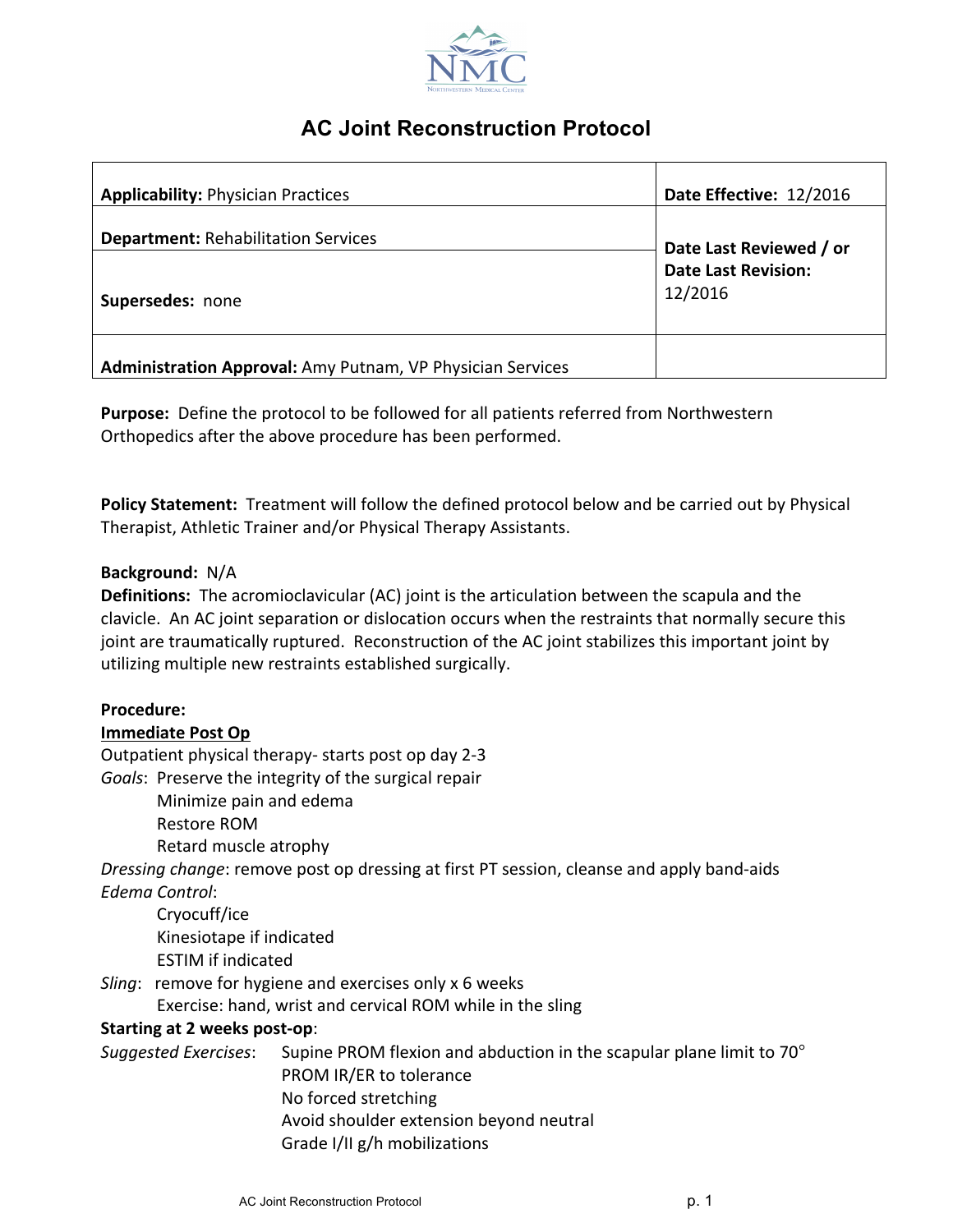

## **Starting at week 4 post op:**

*Suggested Exercises*: Increase PROM flexion, abduction, IR/ER gradually to tolerance Do not force g/h extension Deltoid and rotator cuff isometrics in neutral

#### **Intermediate PHASE: Moderate Protection Phase**

Goals: Progression of ROM Preserve the integrity of the surgical repair Resolve pain and swelling

## Post-op Weeks 6-10

*Edema Control*: Cryocuff/ice Kinesiotape if indicated ESTIM if indicated *Sling*: wean from sling *Precautions*: Continue to avoid forcing g/h extension until 10 weeks No contact activities *Suggested Exercises*:

> Continue deltoid and rotator cuff isometrics Progress AAROM to AROM gravity assisted to gravity resisted

## Post-Op Week 10-12

Suggested Exercises: P/AROM shoulder in all directions Initiate gentle scapular strengthening Shoulder and Scapular isometrics in various positions

# **Strengthening PHASE (Weeks 12-18)**

Goals: Full ROM Improve muscular strength, power and endurance Improve neuromuscular control Normalize arthrokinematics

- Exercises: Continue A/PROM as indicated Shoulder and scapular strengthening progressing resistance to tolerance Scapular stabilization activities
- *Precautions*: No deadlifts or pressing activities No contact activities

# **ADVANCED STRENGTHENING PHASE (Weeks 18+)**

Goals: Gradual return to sport activities Maintain strength, mobility and stability

# **Criteria to enter this phase:**

- Full functional ROM
- Good shoulder stability